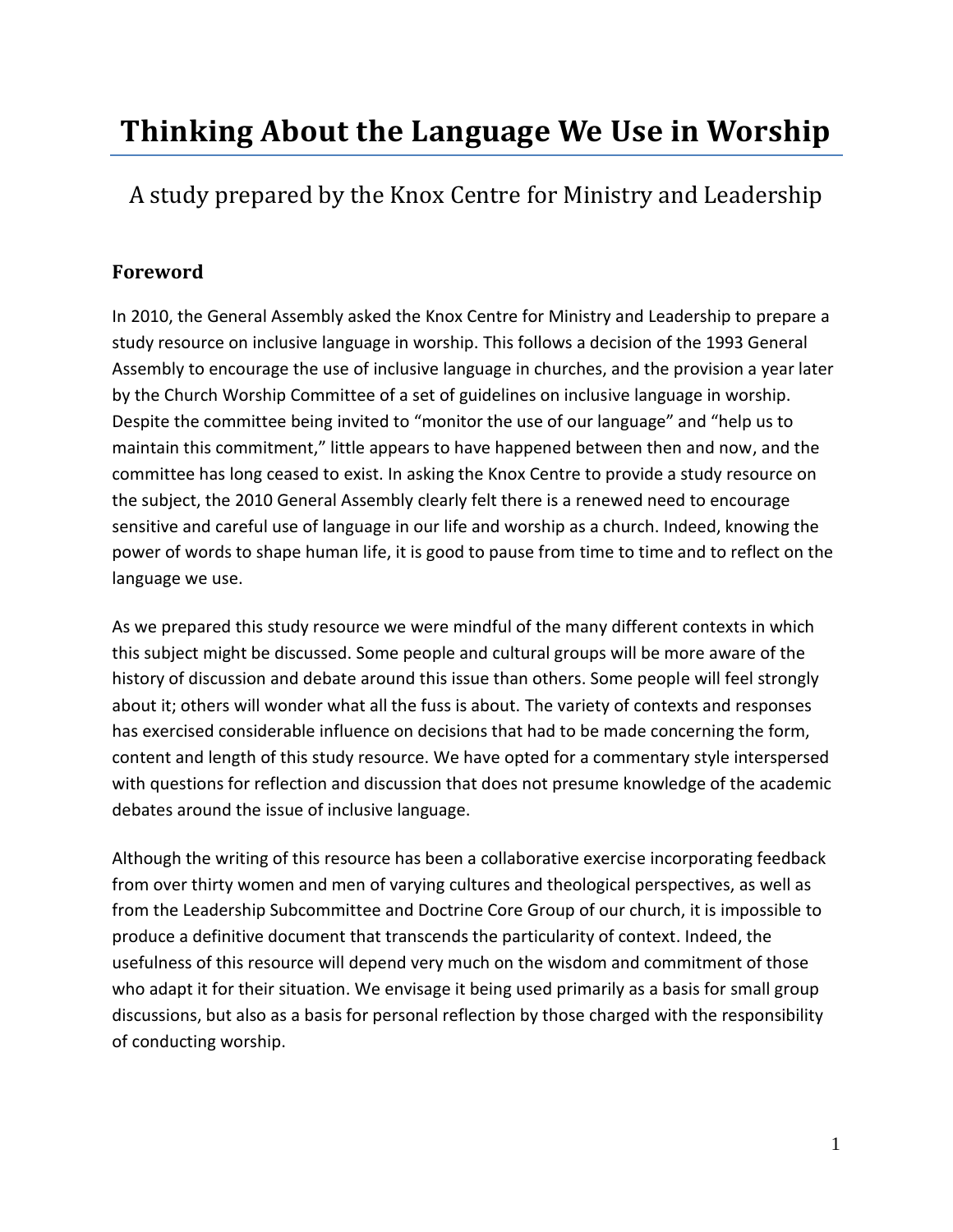By making it an online resource we are able to continually update and refine it in response to feedback. To this end, if you have suggestions to make as to how the resource might be strengthened and developed further, please email: [principal@knoxcentre.ac.nz](mailto:principal@knoxcentre.ac.nz)

*Graham Redding November 2011*

# **What is inclusive language?**

It is a way of using language that avoids the use of certain expressions or words that might be considered to inappropriately or unintentionally exclude particular groups of people, especially gender-specific words, such as "man", "mankind", and masculine titles, metaphors, images and pronouns for God, the use of which might be considered to exclude women or portray God as a male.

Why is this an important issue? For at least two reasons. Firstly, language shapes our thoughts, perspectives and opinions. Words matter because they not only reflect reality, they also shape what we believe about what is real, true and good. Secondly, if we truly believe that all human beings, male and female together, are made in the image of God, then it is important that we do not give any other impression in the way we express the richness and variety of our Godlanguage. The risk is to limit the scope of the Good News.

*Do you ever talk about the language used in church?*

*How do you think the language we use shapes our faith and how we think about God?*

*What ways of talking or thinking about God do you like or don't like? Why do you think this is so?*

# **Biblical considerations**

The Old Testament deploys a surprising range of images, metaphors and names for God – for example, Rock, Fortress and Deliverer (Psalm 18:2), Shepherd (Psalm 23:1), Light and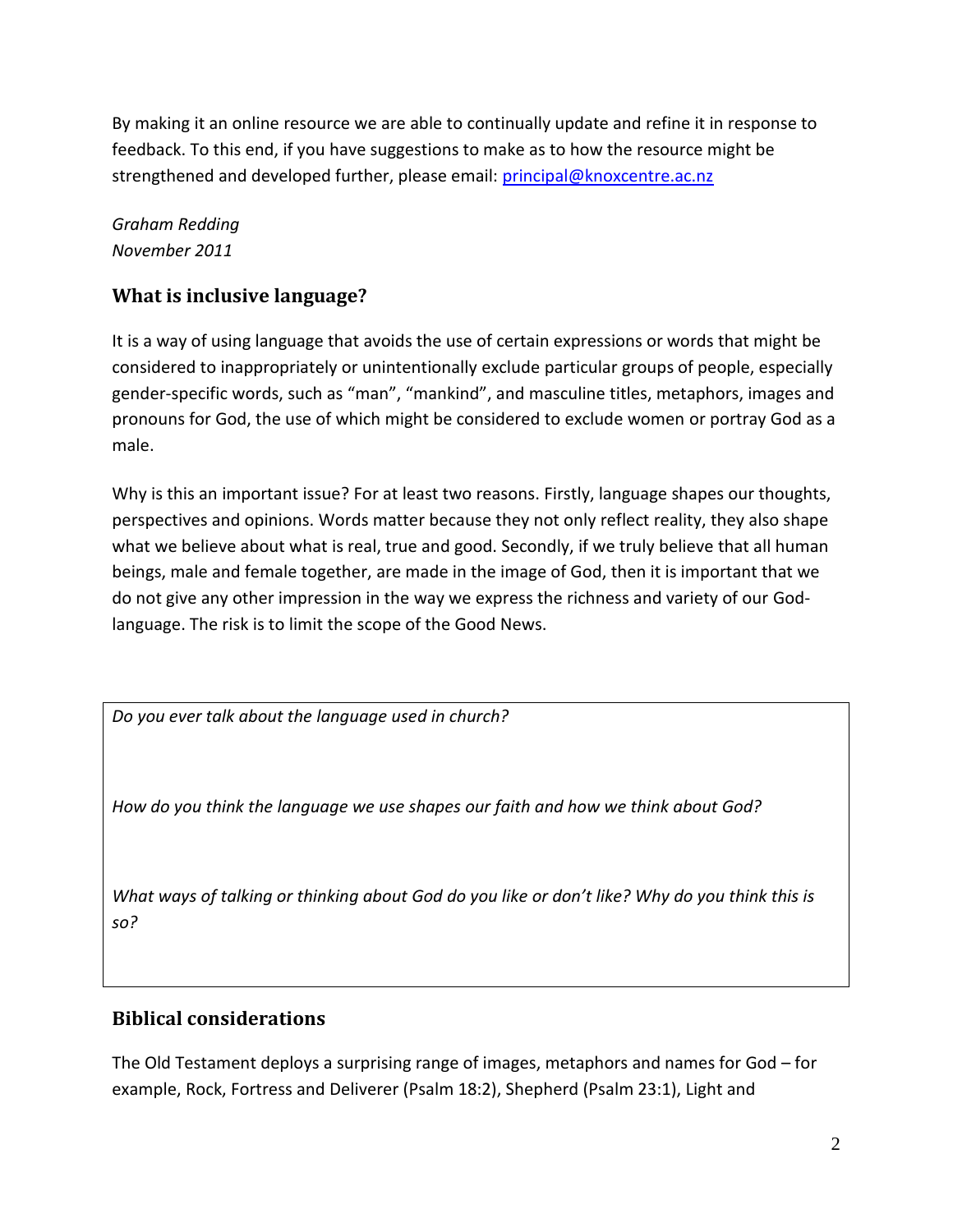Stronghold (Psalm 27:1), Keeper and Shade (Psalm 121:5), Lion and Leopard (Hosea 13:7), Lord of Hosts (Isaiah 9:7), Creator of both male and female in God's image (Genesis 1:26-27); motherly comforter and nurser of children (Isaiah 66: 12-13; Isaiah 49: 15); mother bird sheltering her young under her wings (Psalm 36: 7); a mother crying out in childbirth (Isaiah 42: 14); Birth-giver (Deuteronomy 32: 18; Numbers 11: 12; Psalm 90: 2; Isaiah 46: 3-4); Seamstress (Genesis 3:21); Midwife (Psalm 22:9).

In the New Testament, we see the emergence of Trinitarian language, not in a way that renders obsolete all previous ways of describing and addressing God in the Hebrew Scriptures, but rather in a way that expresses the fullness of God's self-disclosure in the person and work of Christ. Although the New Testament does not provide us with a fully developed doctrine of God as such, it is clear that from very early on in the life of the church God was increasingly understood as Triune $^1$  – Father, Son and Holy Spirit.

It is the specifically male designations of Father and Son, and the related titles of King, Lord and Son of Man in relation to Jesus, that have been called into question in recent decades. Do masculine titles, metaphors, images and pronouns project on to God a maleness that leaves little or no room for the many feminine divine images and metaphors found in scripture? Do they imply that God is male or that men reflect the image of God more fully than women? Do they reinforce culturally determined notions of male authority and the superiority of men over women?

*What do you think? Take a few minutes to discuss these questions.*

Now turn to **Luke 15:11–32.**

 $\overline{a}$ 

This parable is often called the parable of the prodigal son, but it should perhaps more accurately be known as the parable of the two sons, or even the parable of the forgiving father, because it consists of two parts and the father is the key figure in both. The main thing to note is that there is not a trace of patriarchal<sup>2</sup> power in the actions and character of the father. There is only unconditional love – love that welcomes the prodigal home in an overwhelming

 $1$  "Tri" = 3; "une" = 1. "Triune" is theological shorthand for saying "one God in three Persons". Other monotheistic religions like Judaism and Islam also say there is one God, but Christianity is unique in identifying the oneness and unity of God with a community of Persons – Father, Son and Holy Spirit.

<sup>&</sup>lt;sup>2 2</sup> The word "patriarchal" is used several times in this study. It refers to systems and organisations – including religious systems and church organisations – that are dominated by men and attitudes and practices that favour men, a significant concept to keep in mind as we discuss these issues.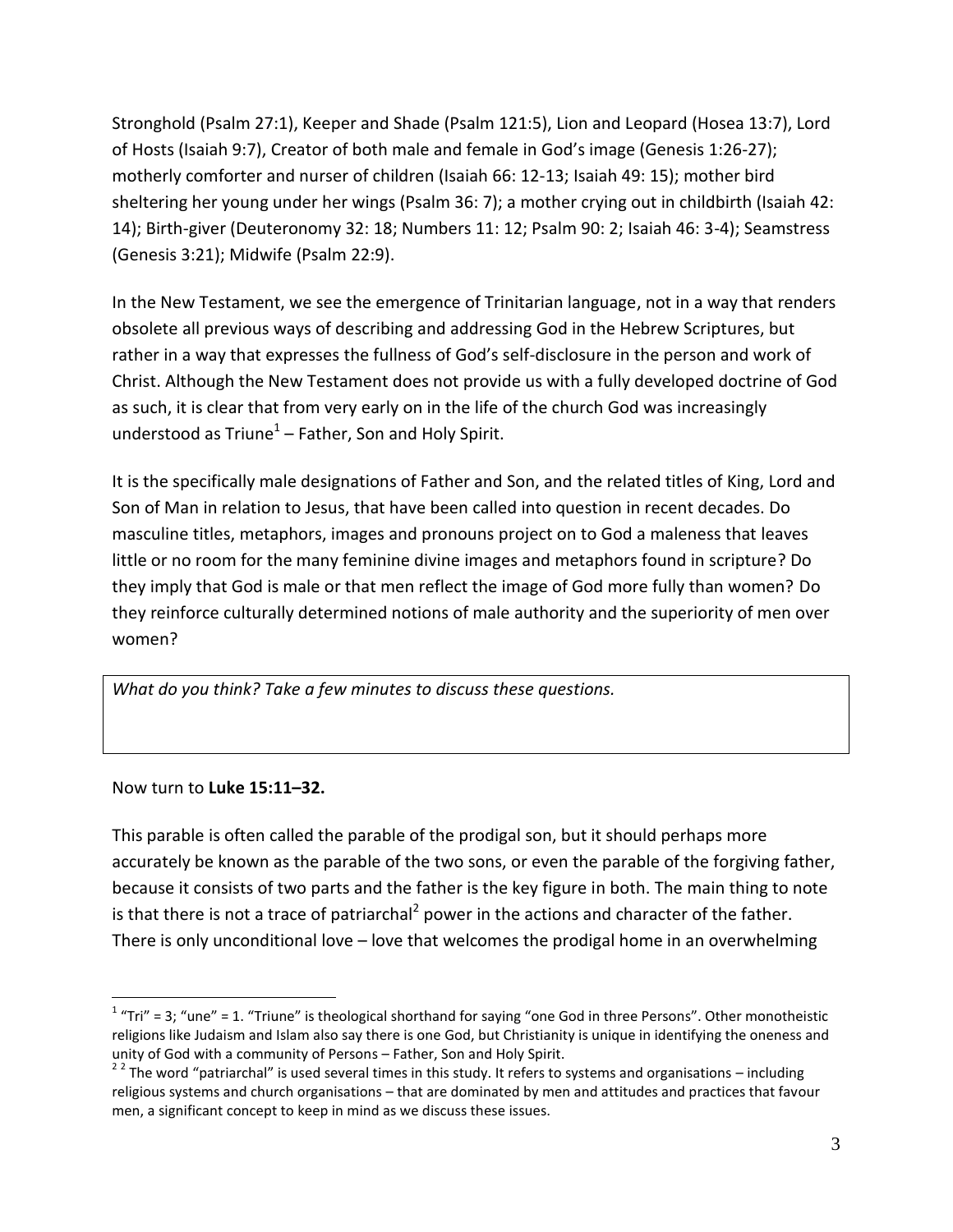display of forgiveness and hospitality, love that longs for the elder son (righteous and resentful) to join the celebration of the prodigal's restoration and homecoming.

One can only imagine how the original hearers of this parable might have responded. This is a point well made by Kenneth Bailey in a classic study called *Poet and Peasant*, 3 in which he points out that the father in the parable acts in a way that contradicts the cultural norms of Jesus' day. All authoritarian notions of fatherhood and of God are totally subverted by this parable.

### Now turn to **Philippians 2:1–11.**

 $\overline{a}$ 

Note how Jesus is portrayed in this passage. The One to whom every knee will eventually bow and whom every tongue will confess as Lord, the One who is in the very form of God, has emptied himself, taking the form of a slave, humble and obedient to the point of death – even death on a cross. The Lordship of Jesus is not to be equated with a raw display of power, but rather with a life of suffering love. British song-writer Graham Kendrick summed it up well in one of his worship songs, which goes by the simple title of "The Servant King". Jesus is the One who came not to be served, but to serve. He is the servant King, the suffering Lord.

What we see in these and similar passages of scripture are titles that might be considered patriarchal according to a given culture are redefined in the context of God's self-disclosure in Jesus Christ. Words like "Father", "Son", "Master", "King" and "Lord" are given new meaning.

Over the years, some of our forebears in the faith, both women and men, have sought to creatively express their insight into God and God's love. Some of these metaphors and analogies might seem strange or unusual, but they all seek to capture something about the nature of God as revealed to us. For example, in speaking of God's maternal love, a secondcentury theologian Clement of Alexandria drew the complementary aspects of motherhood and fatherhood together in God when he said:

And God Himself is love; and out of love to us became feminine. In His ineffable essence He is Father; in His compassion to us He became Mother. The Father by loving became feminine: and the great proof of this is He whom He begot of Himself; and the fruit brought forth by love is love.<sup>4</sup>

<sup>3</sup> Kenneth E. Bailey, *Poet and Peasant*, Grand Rapids: Eerdmans, 1976. See also *The Cross and the Prodigal: Luke 15 Through the Eyes of Middle Eastern Peasants*, 2<sup>nd</sup> edition, Downers Grove: IVP, 2005, by the same author.

<sup>4</sup> Clement of Alexandria, *Who is the Rich Man That Shall Be Saved?* 37, trans. William Wilson, *The Ante-Nicene Fathers* (New York, 1905) Vol 2: 601.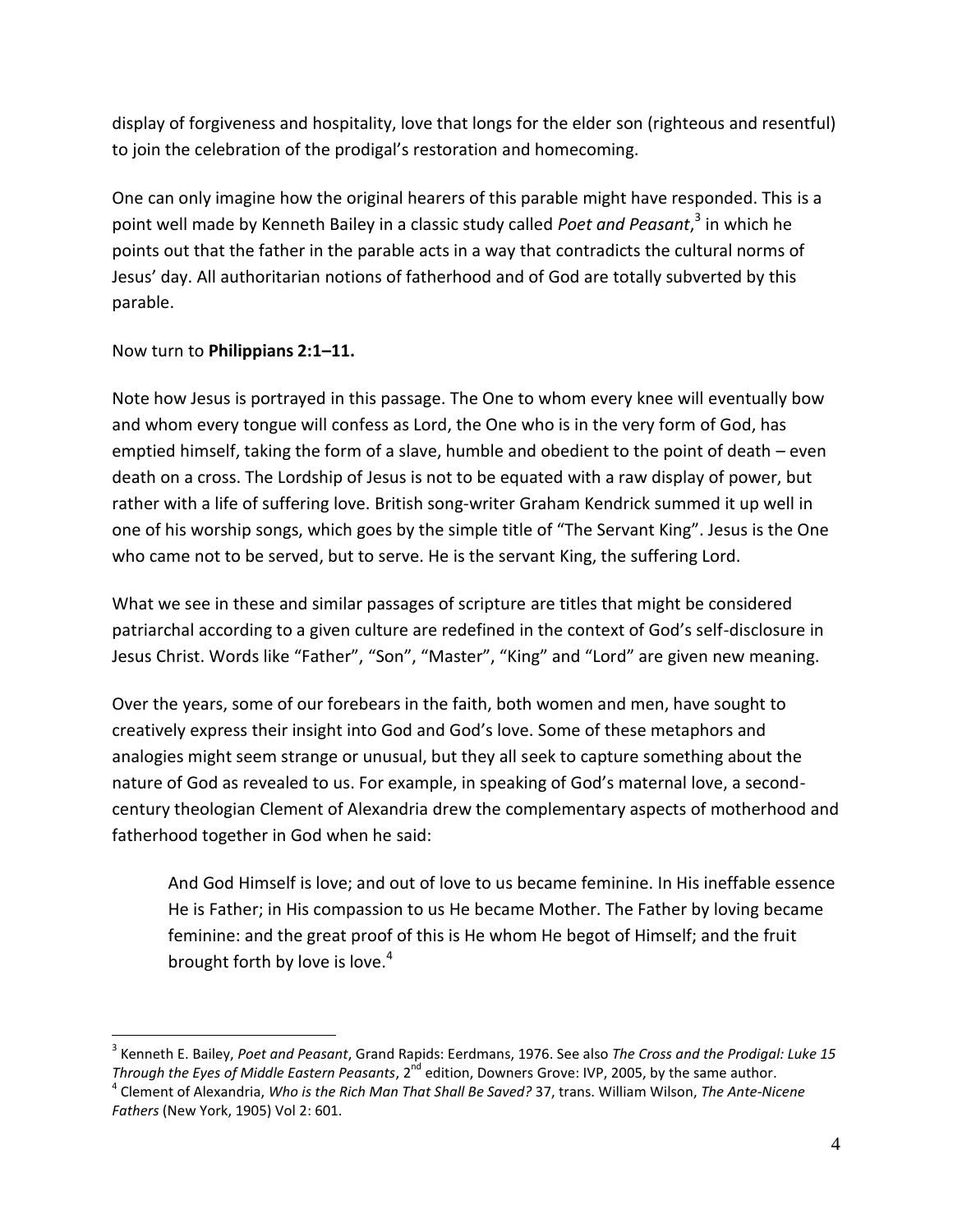Reflecting further on the femininity of God, Clement once referred to the "Father who nurses with milk from the breasts of his goodness".<sup>5</sup> Similarly, in 675 AD, the Eleventh Council of Toledo declared that the Son was begotten from the "womb of the Father".<sup>6</sup> Medieval writers, such as Julian of Norwich, also explored these images of God when she wrote, "And so in our Father God almighty, we have our being. And in our mother of mercy we are remade and restored. Our fragmented lives are knit together and made whole."<sup>7</sup> Here the elements of our broken lives are drawn together and healed in the love that is God, expressed in imagery that sees fatherhood and motherhood perfected in God.

At first glance some of these images are nonsensical, for how can a father breastfeed or have a womb? But what these writers from antiquity were saying is that we must not look to our own experience of fatherhood to understand the fatherhood of God – we must look to God's selfdisclosure in Christ, as witnessed to in scripture; we must no longer look to our own experiences of dominance and servitude to understand the reign and sovereignty of God – we must look to God's self-disclosure in Christ, as witnessed to in scripture.

Here is part of a modern prayer that picks up the same sentiment:

*Gracious God of the loving heart, by whom all fatherhood and motherhood is named, Source of our own creation, you whose Trinity of persons all human bonding and richness of human community reflects, may your name be praised! ... Because of the boundlessness of your love, you opened your womb,<sup>8</sup> pouring forth your own inner life, giving birth to the world, and bestowing on it life like your own ...<sup>9</sup>*

## Turn to **Matthew 23:1–12**.

 $\overline{a}$ 

*In the light of what we have just noted, what do you make of Jesus' instruction to "call no one your father on earth, for you have one Father – the one in heaven"?*

<sup>&</sup>lt;sup>5</sup> Cited by Catherine Mowry LaCugna in her article "The Baptismal Formula, Feminist Objections, and Trinitarian Theology", *Journal of Ecumenical Studies*, 26:2, Spring, 1989, p.245

<sup>6</sup> Catherine Mowry LaCugna, "The Baptismal Formula, Feminist Objections, and Trinitarian Theology", *Journal of Ecumenical Studies*, 26:2, Spring, 1989, p.246

<sup>7</sup> Julian of Norwich, *Revelations of Divine Love,* 58 cited in George Tolley, *Julian of Norwich: Saying 'Yes' to God*. Cambridge: Grove Books, 2010, p.14. See also Charles Cummings, "The Motherhood of God According to Julian of Norwich." In John A. Nichols and Lillian Thomas Shank, *Medieval Religious Women: Peace Weavers*, Kalamazoo, MI.: Cistercian Publications, 1987: 305-14.

 $^8$  Interestingly, the Hebrew word for mercy/compassion, "rachamim", is based on the word "rechem" which means "womb", thus implying that mercy/compassion was considered a maternal quality.

<sup>9</sup> *Flames of the Spirit*, edited by Ruth C. Duck, New York: Pilgrim Press, 1985, p.97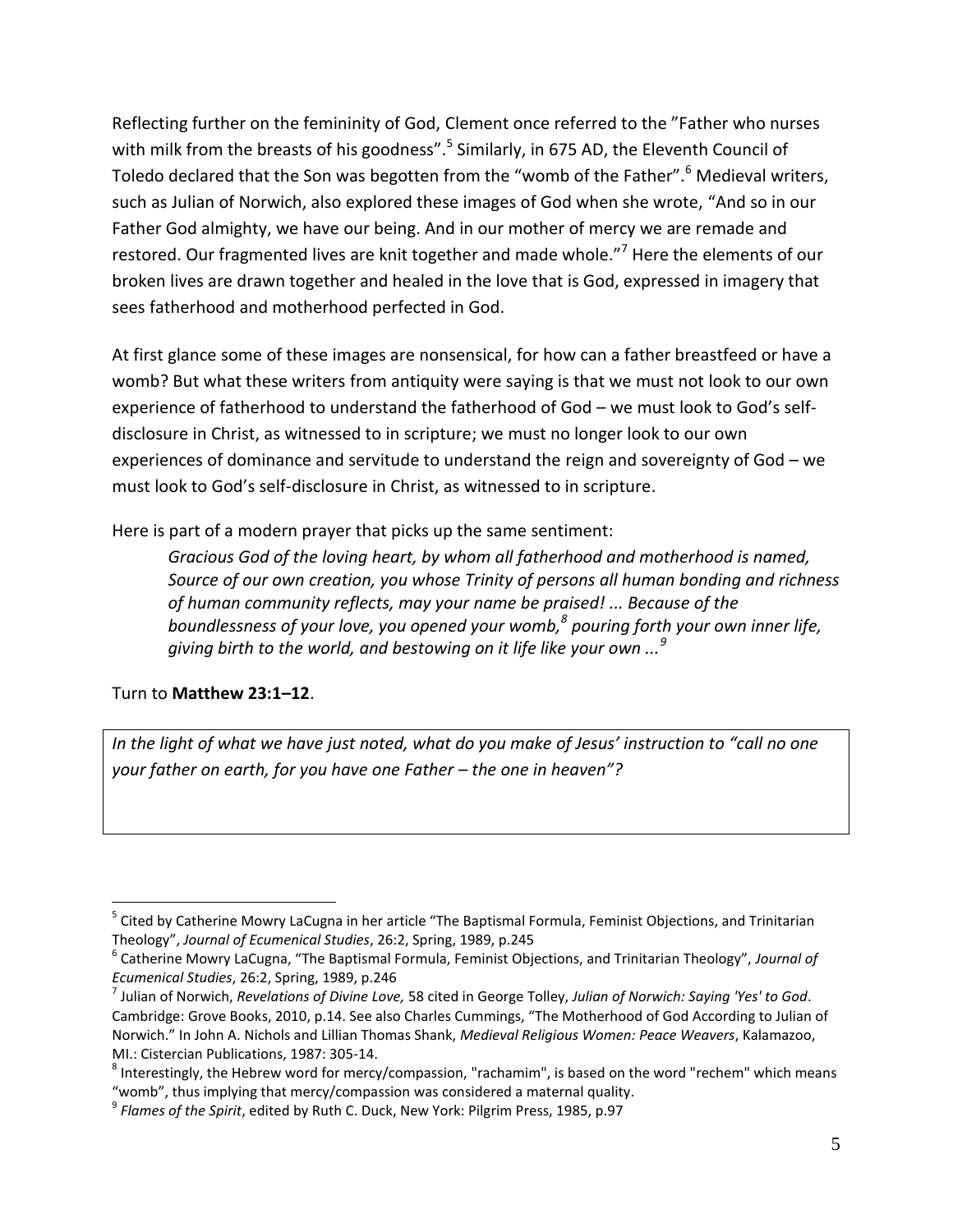*What is it like to imagine a "heavenly Father" whose characteristics are much more holistic than some "earthly fathers" have been socialised to be?*

# **Practical considerations and alternative formulations**

One of the main arguments in favour of retaining the traditional Trinitarian formulation is that there is a certain "givenness" to it. Jesus addressed God as Father and instructed his disciples to do likewise. And in the so-called Great Commission the church is instructed to baptise in the name of the Father and the Son and the Holy Spirit (Matthew 28:19). Throughout the New Testament, God is not said to be *like* a father; God *is* Father. Jesus is not *like* a father's son; he *is* the Father's Son (see, for example, Mark 1:11). This does not mean that God is male; it simply means that these biblically-prescribed names and titles ultimately are bound up with God's own self-disclosure and the patterns of relationality revealed and realised in Jesus,<sup>10</sup> as is evident in the intimacy of personal address embodied in his use of the Aramaic word for Father: "abba".<sup>11</sup>

Both the Hebrew Scriptures and the New Testament assert that God has a proper name. In the Masoretic Text of the Old Testament, God's self-revealed name is YHWH (often translated as "I am who I am"). The identity of the one bearing this mysterious name is filled out in Israel's experience, primarily that of liberation from Egypt and the coming into a land of promise. According to the New Testament, the distinctive Christian name for God is "the God and Father of our Lord Jesus Christ."<sup>12</sup> A report by a Study Commission of the British Council of Churches says of this name that God "is called Father, not so much when we are speaking about him, as when we are speaking to him. When Peter and Paul in their letters are doing their theological thinking, they speak about God, but when, as often happens, their thought takes wings and turns into praise and doxology, it is then that they address the Father. The source of such prayer to the Father is of course Jesus himself, all of whose recorded prayers – with one

<sup>&</sup>lt;sup>10</sup> Colin Gunton, "Proteus and Procrustes: A Study in the Dialectic of Language in Disagreement with Sallie McFague", in *Speaking the Christian God: The Holy Trinity and the Challenge of Feminism*, edited by Alvin F. Kimel, Jr., Grand Rapids: Eerdmans, 1992, p.78. The Commentary to the PCANZ's newest Subordinate Standard, *Kupu Whakapono*, puts it this way: "The names 'Father' and 'Son' indicate the profound inter-relatedness within the Trinity. In everyday human language, 'Father' means a male parent. But in relation to the Trinity, the name 'Father' has nothing to do with human biology (God is spirit, John 4:24) and does not refer to the gendered characteristics of human fathers. Jesus taught that the Father's care for us greatly exceeds that of human fathers (Luke 11:11-13) thus indicating that the Fatherhood of God lies beyond the realms of human parenthood and gender." (Paragraph 15)

<sup>11</sup> Janet Martin Soskice, "Can a Feminist Call God 'Father'?", *Speaking the Christian God*, p.90

 $12$  See: 1 Peter 1:3; Colossians 1:3; Ephesians 1:3; 2 Corinthians 1:3; Romans 15:6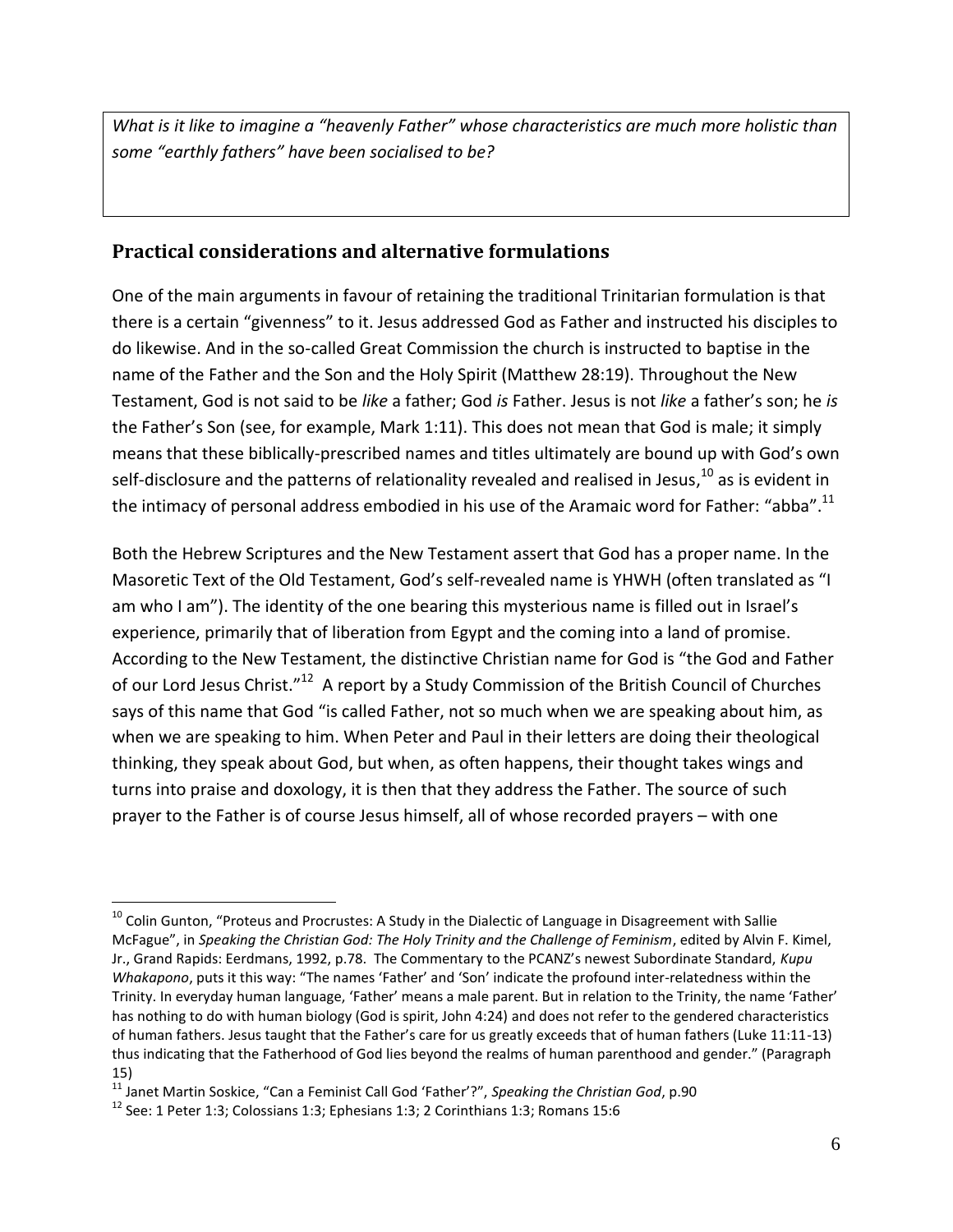exception on the cross – begin with "Father," and who, when asked for a prayer that would be distinctive to his disciples, said, "when you pray, say Father" (Luke 11:12)."<sup>13</sup>

That said, how difficult it is to refrain from projecting on to God our own culturally-determined and gender-based images and titles!<sup>14</sup> Regrettably, the church has for many people (especially women) been a place where patriarchal attitudes and actions have been endured and perpetuated rather than a place where they have been challenged, critiqued and subverted. For these people, their experience of church has, to varying degrees, been one of oppression rather than freedom.

This experience has led many people to say that we should find new ways of referring to the Triune God. For example, instead of Father, Son and Holy Spirit, perhaps Creator, Redeemer and Sustainer, or some such similar gender-neutral threefold designation would be better. However, that which appears to be a solution to a problem often turns out to itself be a problem. In this case, referring to God as Creator, Redeemer and Sustainer portrays God in terms of a *trinity of functions* rather than a *community of persons*. In classic Trinitarian theology, all three persons of the Trinity participate in creating, redeeming and sustaining, and each is more than these three functions.

Might the solution then be to refer to the Triune God as Parent, Child and Spirit? While this restores the primacy of persons over functions, it has the effect of depersonalising God and of uprooting our naming of God from the Biblical narrative. Addressing God as "Parent" or even "parenting God" is unlikely to catch on among those who favour in their prayer and worshipping life a more direct, intimate and personal form of address.

What about just referring to God as "God", thereby avoiding all the controversy about which Trinitarian formulation is best, as well as avoiding the need for personal pronouns ("He" and "Him")? Well, again there is the problem of depersonalising God. Moreover, repeated use of the gender-neutral but undifferentiated and impersonal designation "God" tends to imply a Unitarian doctrine of God, with a consequent loss of the richness of Trinitarian theology and worship. The other concern here would be that such a decision (i.e., of simply referring to God

<sup>&</sup>lt;sup>13</sup> The Forgotten Trinity: A Study Guide on issues contained in the Report of the BCC Study Commission on *Trinitarian Doctrine Today*, London: British Council of Churches, 1989, p.5

<sup>&</sup>lt;sup>14</sup> Some would argue that such projection is unavoidable. Mary Daly, for example, once famously quipped that "if God is male then male is God" (*Beyond God the Father: Toward a Philosophy of Women's Liberation*, Beacon Press, 1985, p. 9). There has been much debate ever since then about the veracity of Daly's claim. Is the projection of male attributes on to God an inevitable consequence of calling God "Father" and Jesus "Lord", or is it an everpresent (but avoidable) danger? This is an interdisciplinary discussion involving several fields of academic inquiry, including the psychology of religion, the philosophy of language, biblical studies and theology. There is a variety of viewpoints.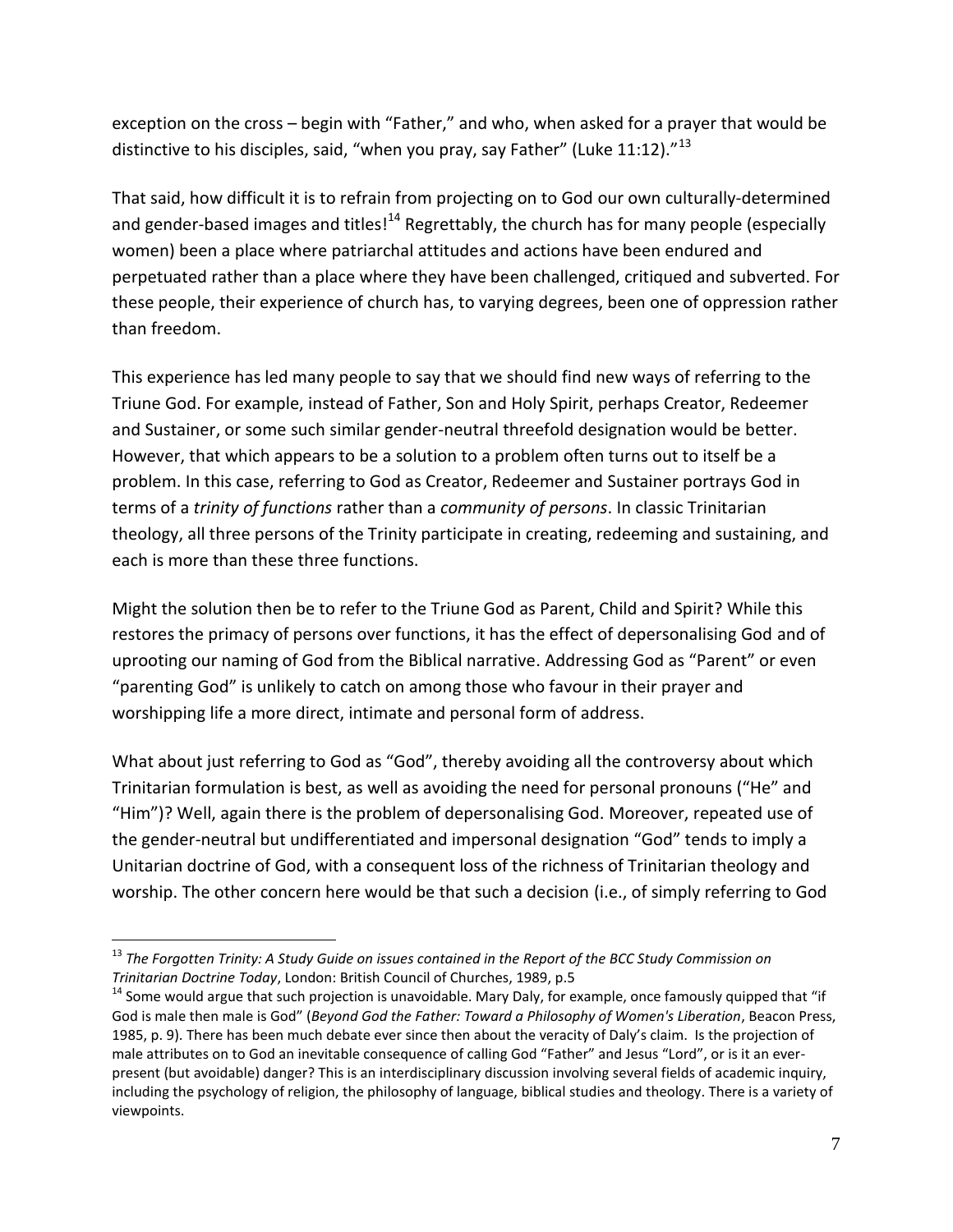as "God") neglects the Church's belief in the reality that God has been self-revealed/introduced to us by name (as noted above).<sup>15</sup>

Yet another possibility is to counter-balance all the male titles for God with female ones. So, for example, God might be referred to as Mother as well as Father, or even Mother-Father God. The problem here, though, is that this approach simply perpetuates a gender-based projection of certain attributes on to God.<sup>16</sup> God is portrayed as being both male and female, whereas in truth God is neither male nor female.

Maori and Pacific Island cultures offer yet more perspectives. Wayne Te Kaawa<sup>17</sup> writes:

The term commonly used for God in Maori is "Io", the parentless one. When the missionaries arrived they asked, "What or who is God to us?" The response was AIO,  $A =$ father, O = **m**other and I = child. When pronounced as AIO it means**,** "peace to you". The missionaries thought that this was too close to a Trinitarian understanding of God for a primitive people and changed the Maori name for God (AIO) to Io. But the real word for God is AIO.

The other Maori term commonly used for God is "Atua", which actually is incorrect. "Atua" consists of two parts: "atu", which means "away from here"; and "tua", which means "the other side of life". So Atua means "away from here, not of the physical".

So, in a sense, for us it is a matter of correcting understanding and recapturing some of the original meaning. Using the term AIO touches a wellspring deep within our Maori being in a way that non-Maori language cannot, but that is true of every people and their language regardless of who they are or where they are.

And Fei Taule'ale'ausumai-Davis<sup>18</sup> writes:

 $\overline{a}$ 

When Samoans speak of the Trinity, it is translated as "The Three in One," Le Tolu Tasi Paia. Literally this is "the Three One Holy". To speak of the Trinity as Father, Son and Holy Spirit in Samoan is "Le Tamā, le Alo, ma le Agaga Paia or Sā, both Paia and Sā being words for "Holy" and "Sacred." The "Son" is translated as "child," so it is inclusive and

<sup>&</sup>lt;sup>15</sup> Whether "Father" is a proper name or a metaphor is a matter of ongoing theological debate. Those who say it is a proper name place considerable weight on the instruction and example of Jesus, the One in whom the fullness of God was pleased to dwell (Colossians 1:19). Those who say it is a metaphor tend to argue that it is just one form of divine address among many in the Bible, and that it functions in precisely the same way as other biblical metaphors, displaying both similarity and dissimilarity between two things being compared. According to this view, God is like a human father in some respects and not like a human father in other respects.

 $16$  The use of the double-barrelled name Mother-Father God" has a double disadvantage: it is clumsy liturgically, and it suggests that the names are not really names at all, but rather descriptors.

<sup>&</sup>lt;sup>17</sup> Wayne Te Kaawa is the Director (Te Ahorangi) of Te Wananga a Rangi and currently Moderator of Te Aka Puaho. This quote is from personal email correspondence dated 28 June 2011.

<sup>&</sup>lt;sup>18</sup> Fei is a Samoan Presbyterian minister in Auckland. This quote is taken from personal email correspondence dated 1 November 2011.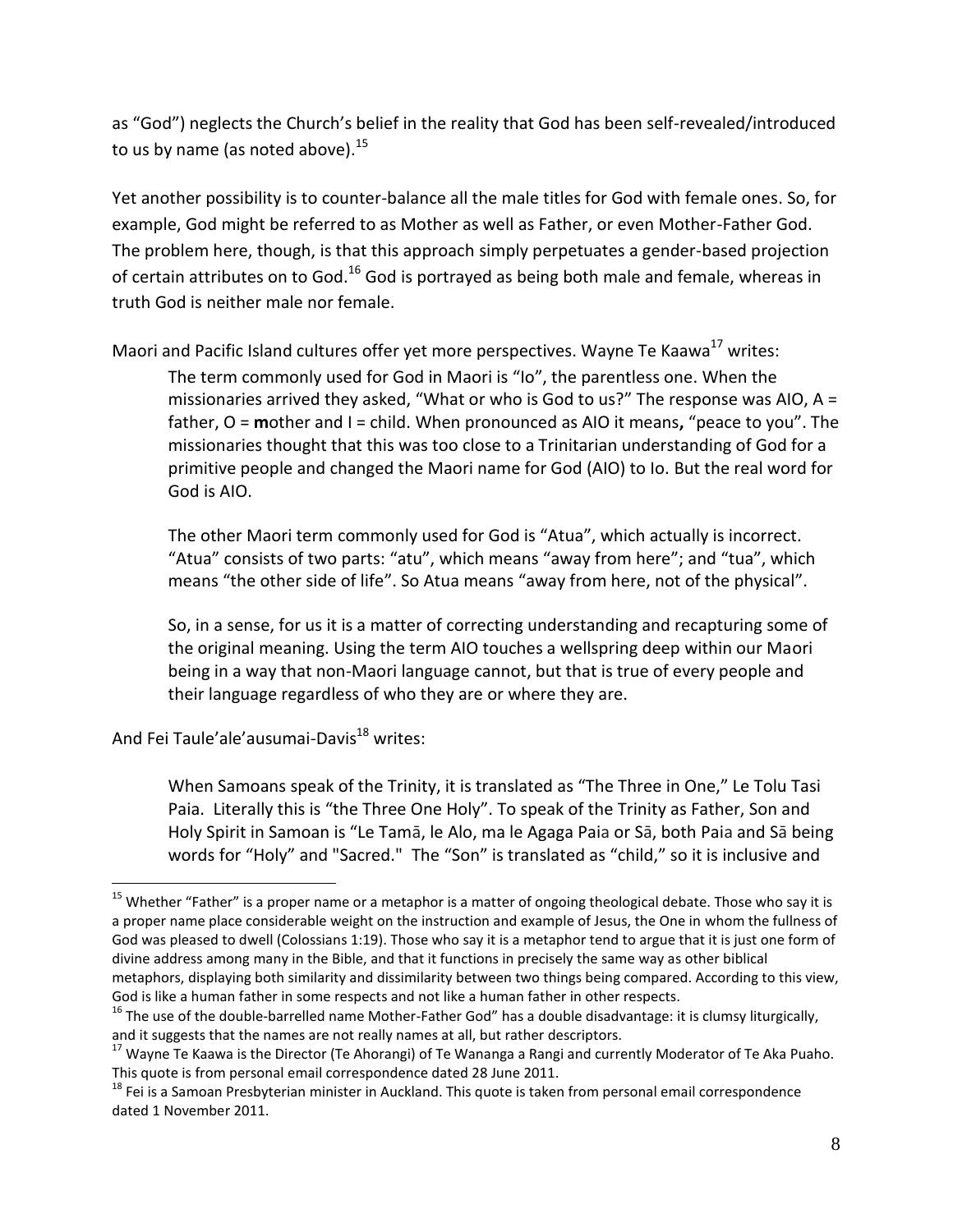not gender-specific. It is also a term for both male and female children in the formal sense. "Alo" is the polite word one uses to address another's children respectfully. References to God, Jesus and the Holy Spirit are always capitalized to denote supremacy and superiority over all other gods, spirits and deities. Jesus as the Son of Man is translated inclusively in Samoan as Jesus as the Son of People: "Le Atali'i o Tagata."

What all this theological and cultural diversity indicates is that there is no perfect solution. All language for God is problematic to one degree or another, reflecting perhaps the accuracy of the Apostle Paul's observation that "for now we see in a mirror dimly" as we await the day when we will see God "face to face."<sup>19</sup>

*Think about the various approaches described above. What additional advantages and disadvantages can you identify in relation to each, as well as the traditional formulation of Father, Son and Holy Spirit?*

*What other options might there be, and what would be the advantages and disadvantages in relation to these?*

# **Supplementing traditional Trinitarian language**

Consider the following excerpt from a paper that was written for discussion within the Presbyterian Church of the United States of America (PCUSA) on this issue. The paper is called "The Trinity: God's Love Overflowing":

Faced with the alternatives of *never* speaking of the Trinity as Father, Son, and Holy Spirit and *only* speaking of the Trinity as Father, Son and, Holy Spirit, we see a way that is more consistent with the scriptures and theological and liturgical tradition. The language of Father, Son, and Holy Spirit, rooted in scripture and creed, remains an indispensable anchor for our efforts to speak faithfully of God. When secured, an anchor provides both necessary stability and adequate freedom of movement. If our lifeline to the anchor is frayed or severed, the historic faith of the one holy catholic and apostolic church risks being set adrift. With this anchor in place, however, we are liberated to interpret, amplify, and expand upon the ways of speaking of the triune God familiar to most church members. We are freed to speak faithfully and amply of the mystery of the Trinity. We may cultivate a responsible Trinitarian imagination and vocabulary that bears witness in different ways to the one triune God known to us from scripture and

<sup>&</sup>lt;sup>19</sup> 1 Corinthians 13:12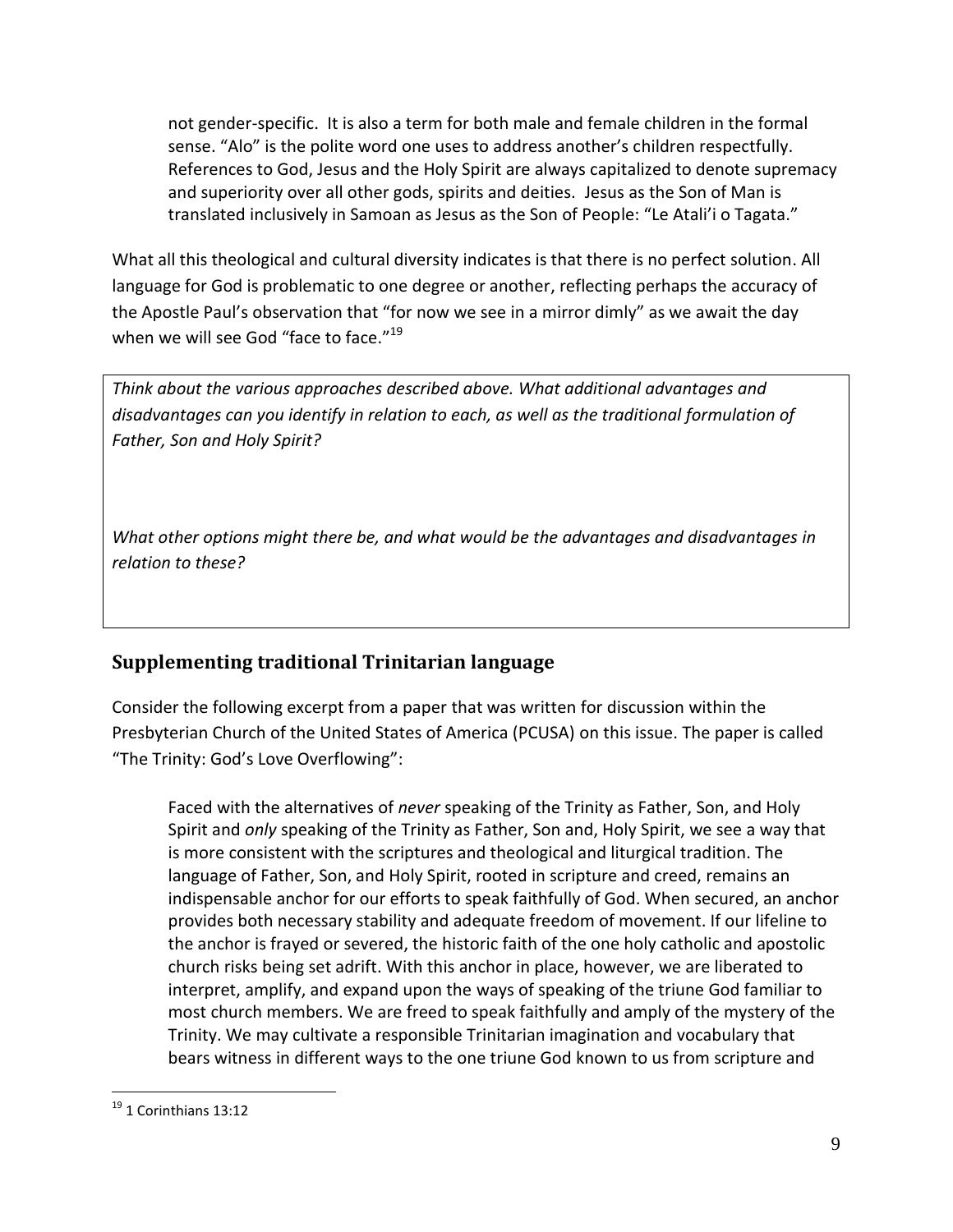creed as Father, Son, and Holy Spirit. Faithfulness to the gospel frees us to honour and continue to use this faithful way of speaking of the triune God even as it frees us to adopt other faithful images. Rather than simply repeating the word "God" in prayer and liturgy, we are free to broaden our vocabulary for speaking of the triune God, emboldened by the rich reservoir of biblical and traditional terms, images, and metaphors.<sup>20</sup>

What might this look like? The PCUSA paper gives plenty of examples, one of which is to suggest that in worship, as we strain to give voice to the holiness, majesty, and mercy of God, so our vocabulary of praise must be expansive, rich, and all-embracing:

| "In praising the triune God we use biblical language, both classic $-$ |
|------------------------------------------------------------------------|
| Father, Son, and Holy Ghost,                                           |
| and surprising $-$                                                     |
| Mother, Child, and Womb.                                               |
| We may use words that speaks of the inner relations of the Godhead -   |
| Lover, Beloved, Love,                                                  |
| and those that speak of the loving activity of the Three among us $-$  |
| Creator, Saviour, Sanctifier,                                          |
| Rock, Redeemer, Friend,                                                |
| King of Glory, Prince of Peace, Spirit of Love."21                     |

One can sense in this brief excerpt a biblically informed imagination at work. The general approach taken by the PCUSA paper has much to commend it. It allows us to draw on a wide range of biblical images and metaphors without compromising our commitment to the Faith which we have received and which declares God to be Father, Son and Holy Spirit. As we have already noted, the Bible is replete with such images, similes and metaphors. Many of these are feminine images, as in Isaiah 42:14, where God is likened to a woman crying out in travail. This sort of image can be used very fruitfully in prayer to give vivid expression to the triune God's compassion and yearning for justice.

However, care should be taken to differentiate between those terms, images and metaphors that are consistent with the logic of the Cross, such as the Suffering Servant in Isaiah 52 and 53, and those that are not, such as the militaristic God who commands the Israelites to kill their enemies, including women and children (1 Samuel 15:3). Not all images and metaphors are equal. Some can be appropriated with relative ease; others need to be qualified and critiqued in light of the Cross.

*Can you think of other examples where this might be the case?*

 <sup>20</sup> "The Trinity: God's Love Overflowing", lines 328-342, [www.pcusa.org/media/uploads/theologyandworship/pdfs/trinityfinal](http://www.pcusa.org/media/uploads/theologyandworship/pdfs/trinityfinal)

<sup>&</sup>lt;sup>21</sup> "The Trinity: God's Love Overflowing", lines 630-639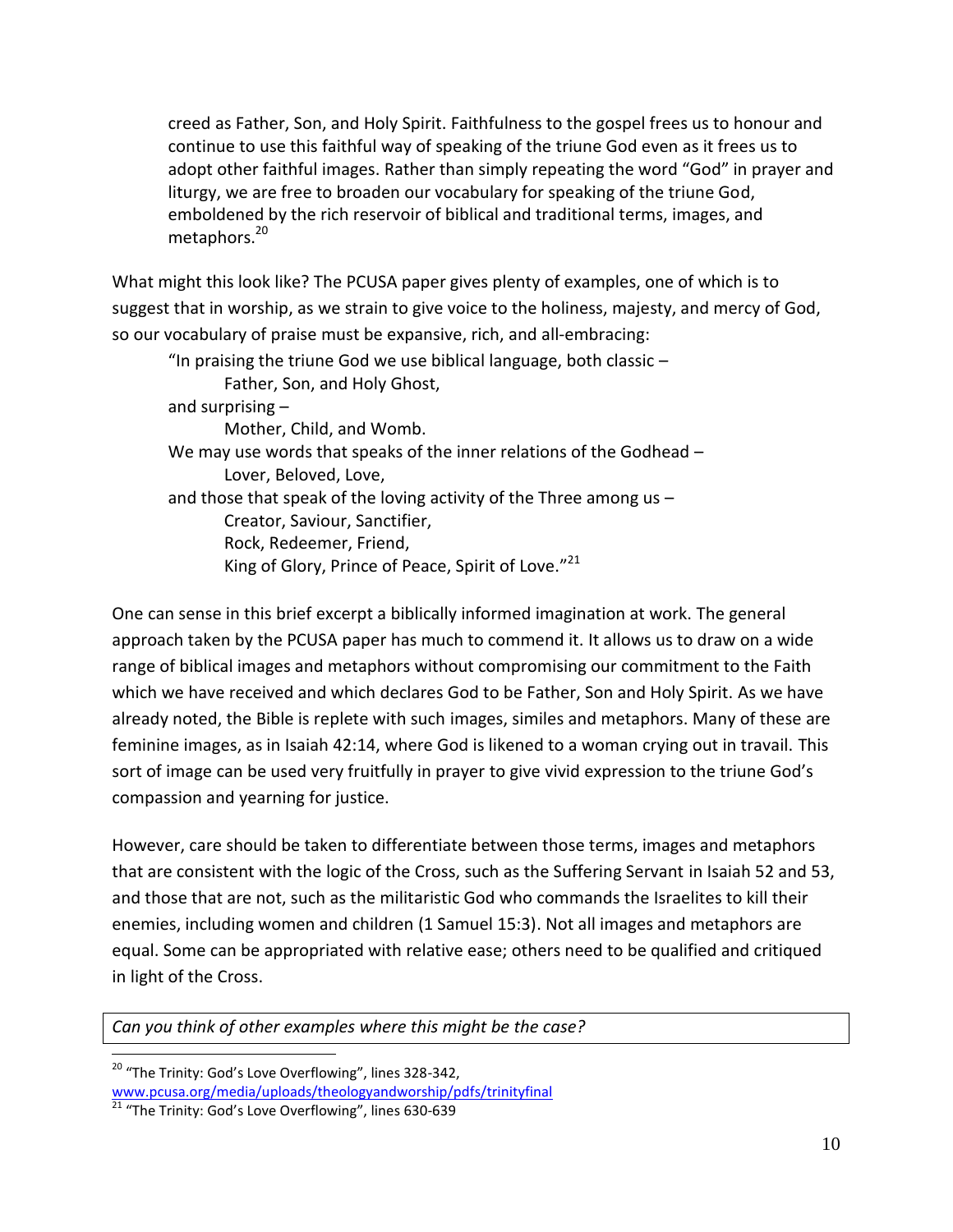*What are some of your favourite ways of addressing God? Why do you like them?* 

*In light of this discussion, can you identify possibilities for extending your range of options?*

For some people the idea that some statements in the Bible might need to be qualified and critiqued will raise the question of how the Bible functions as the Word of God. Dare we question what is written in the Bible?

If we read John 1:1–5 it is clear that Jesus alone is the Word. So when we refer to the Bible as the Word of God we are not saying there is another Word alongside Jesus. Rather we are saying that the Bible is the Word of God in a secondary or derivative sense insofar as it bears witness to the Word (Jesus) who dwelt among us, full of grace and truth.<sup>22</sup> This "secondary" Word needs to be interpreted, not just quoted.

We get a sense of this when we read Luke's account of the two disciples on the road to Emmaus (Luke 24:13–35). As they walk along the road the two disciples are trying to make sense of everything that has happened, but true understanding eludes them until Jesus (whom they do not yet recognise) comes alongside them and "beginning with Moses and all the prophets, he *interpreted to them the things about himself in all the scriptures*" (Luke 24:27). The key thing to note here is that Jesus (the Word) interprets himself to his followers through the scriptures (also known as the Word). The scriptures do not stand alone. They direct us to Jesus. As we indwell the scriptures so we are obliged, under the guidance of the Holy Spirit, to listen for Jesus' word to us. The role of the sermon in worship is to help us in this task. As with the two disciples, we listen and discern in the company of others; we listen communally to God's self-communication in Christ. It is in the process of interpretation, under the guidance of the Holy Spirit, that the scriptures become for us the Word of God.

*Do you agree with this portrayal of the Bible?* 

 $22$  The PCANZ talks about the secondary or derivative nature of the Bible in terms of the Word of God being "*contained* in the Scriptures of the Old and New Testaments" – see the preamble to the act of ordination in the Book of Order.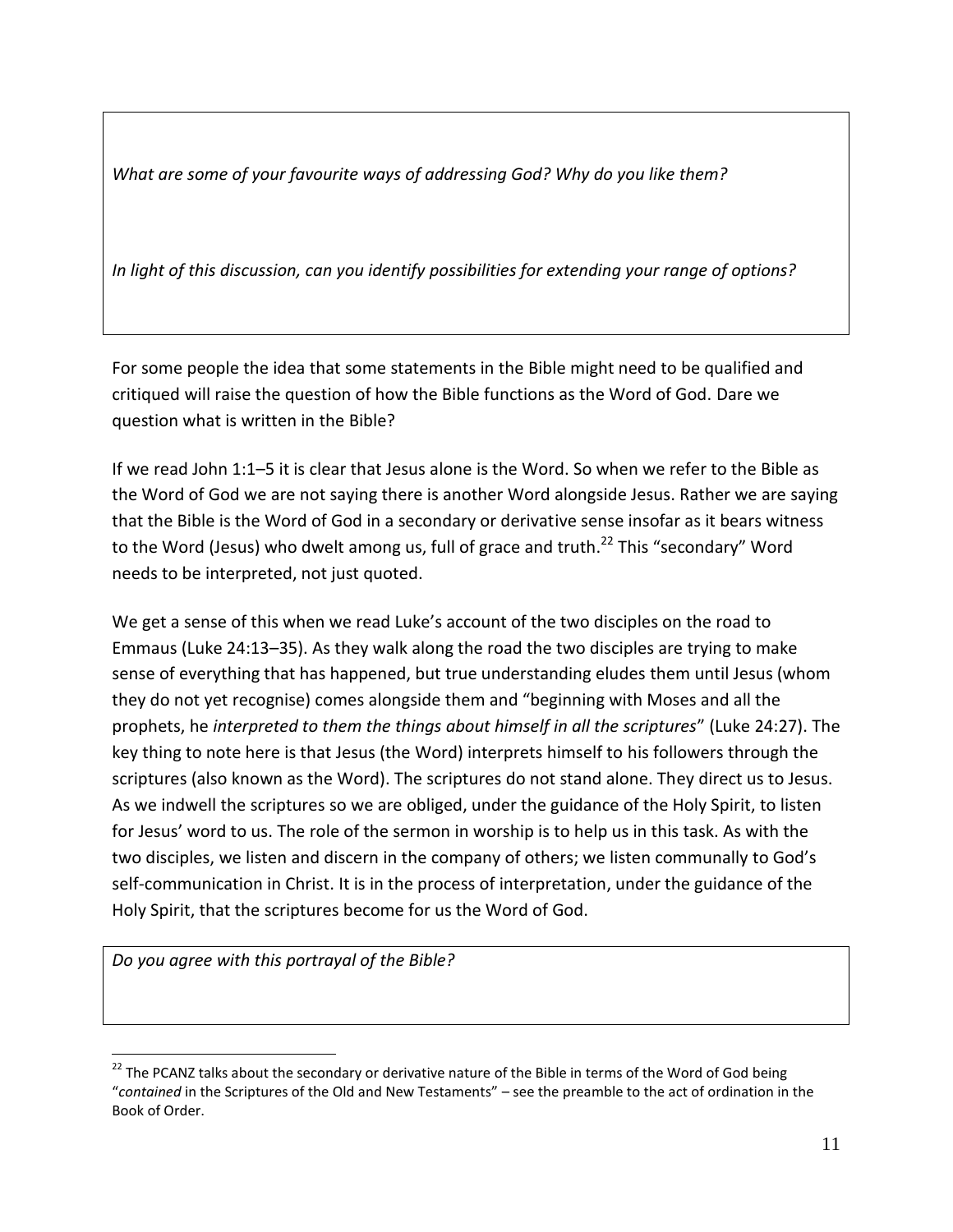*What else might you want to say in relation to the Bible being for us the Word of God?*

## **Thinking about worship (with a few practical suggestions)**

There are some basic things that can be done to make our language more inclusive in worship. These include drawing on a wide range of biblical images and metaphors in our prayers, using gender-inclusive versions of the Bible, such as the New Revised Standard Version, and avoiding references to "man", "mankind" and "brothers" in prayers and sermons. In extempore prayers this is especially a danger – repeated use of "Father" and "Lord" in a way that is unnecessary and excessive. We would do well to be guided by the Lord's Prayer, where God is addressed just once, not at the conclusion of every line or the beginning of every petition. Moreover, we should heed our Lord's warning against heaping up empty phrases in prayer (Matthew 6:7).

Gender-exclusive language in many hymns and worship songs may be modified, provided care is taken not to so alter the substance and flow of the hymn or worship song that it destroys the integrity of the original composition. Where modifications are made, acknowledgement of such should be made in the order of worship.

While some people will welcome these sorts of initiatives, others will likely dismiss them as political correctness. For example, some might feel like saying, "Well, obviously, 'men' is used in a way that includes all humans. We know that is what it means, so why are you so sensitive?" Now, while it is indeed true that, in previous generations, the words "men" and "man" were commonly used to refer to all people, that is no longer the case. Language changes with the times, and this is one thing that has changed. In our view, people involved in the conduct of worship need to be aware of these sorts of changes, and they need to be aware that many women do feel excluded and disenfranchised by "men" and "mankind".

Our concern for inclusive language does not mean that we must cease addressing God as Father or referring to Christ as the Son of God and acknowledging him as Lord and King. Nor does it mean baptising people in the name of something other than Father, Son and Holy Spirit. But it does mean that we use these traditional titles and Trinitarian formula wisely and sensitively, supplementing them with biblical images and metaphors, and defining them in the context of God's self-disclosure in Christ, not in terms of our own culturally-determined experiences with all their inherent limitations and distortions. Following Jesus' example, our faith-language should subvert patriarchal conceptions of God and religion, not perpetuate or legitimate them.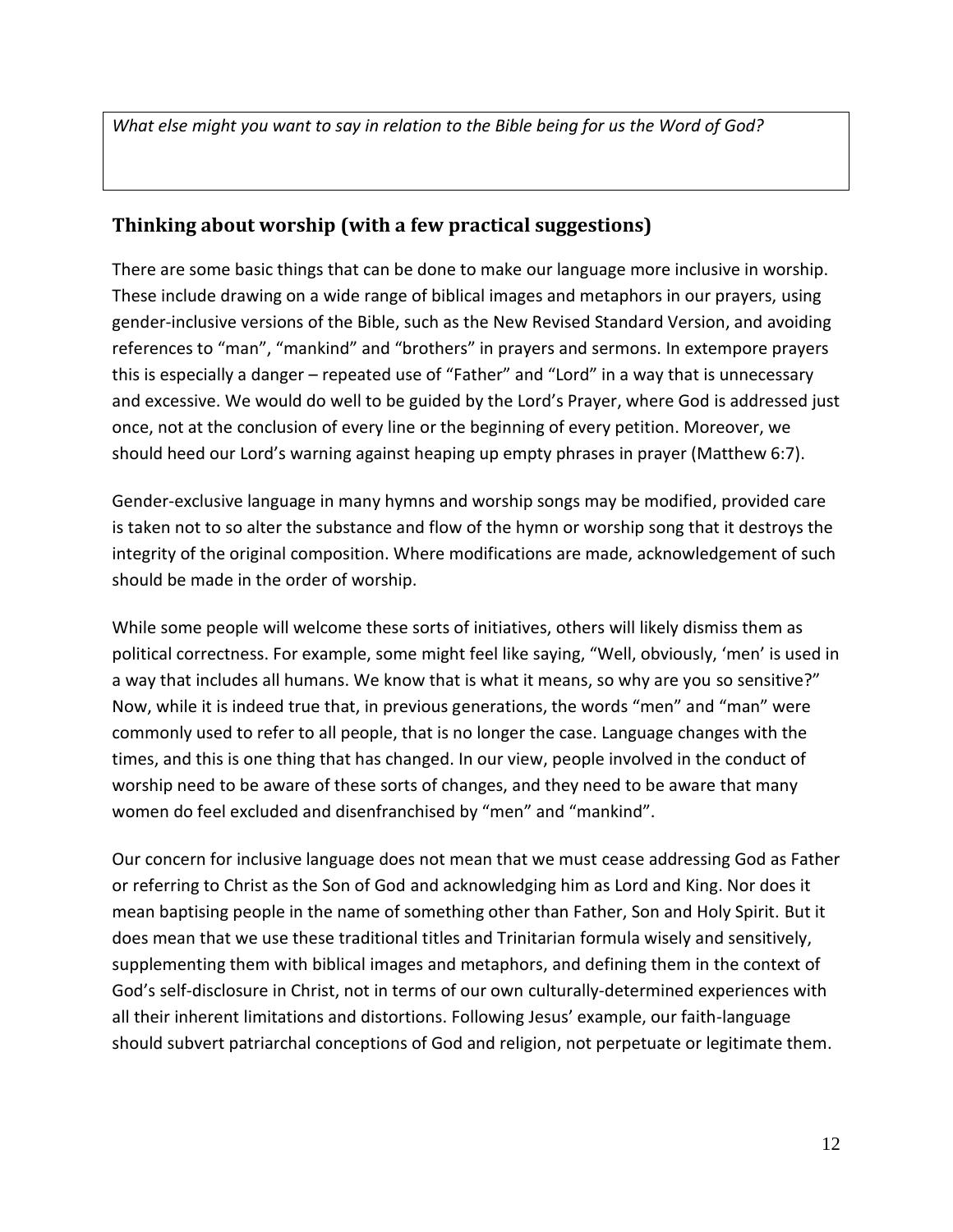There is further scope to indigenise or contextualise biblical images and metaphors so that the Bible truly takes root in Aotearoa. Wayne Te Kaawa gives the example of referring to Jesus in prayer as "rata whakaruruhau", which means "sheltering rata tree". This is a term that is commonly used to describe a great chief. Like a great chief, Jesus is "like the great rata tree under whom we gather to shelter". But unlike an earthly chief, "ka haere mai ki a matou no tua whakarere koe" – "you come to us from beyond this world".<sup>23</sup>

Where significant changes are made to existing patterns of worship, they should be preceded by a carefully planned process of explanation and discussion so that congregations can see the logic of the changes and not feel they are being imposed at the whim of the current Minister or worship leader.

Why do we make the above recommendations? Because every service of worship conveys a certain doctrine of God. At some points in the service this will be explicit; at others it will be implicit. Language about God shapes the way we think about God. Think carefully about the language you use, not only in terms of what you want to say, but also in terms of how it is likely to be heard, especially by those who either have suffered personally from patriarchal attitudes and actions or are simply dismayed by the tendency in many branches of the church to perpetuate rather than challenge the myriad forms of patriarchy and oppression in our world.

*Do you agree with the above suggestions regarding the use of language in worship?* 

*What others do you have for making worship more inclusive in continuity with the biblical and theological foundations of the Christian faith?* 

At the conclusion of this study a list of recommended worship resources is provided, followed by a small selection of prayers that will help readers visualise the sorts of things that can be done to supplement more traditional forms of prayer.

# **Thinking about other forms of inclusiveness**

Consider the following quote from Catherine Mowry LaCugna:

Living what we promise in baptism and becoming a community of inclusiveness ultimately may have less to do with language than with ourselves. It is perhaps easier to

<sup>&</sup>lt;sup>23</sup> Email correspondence, 28June 2011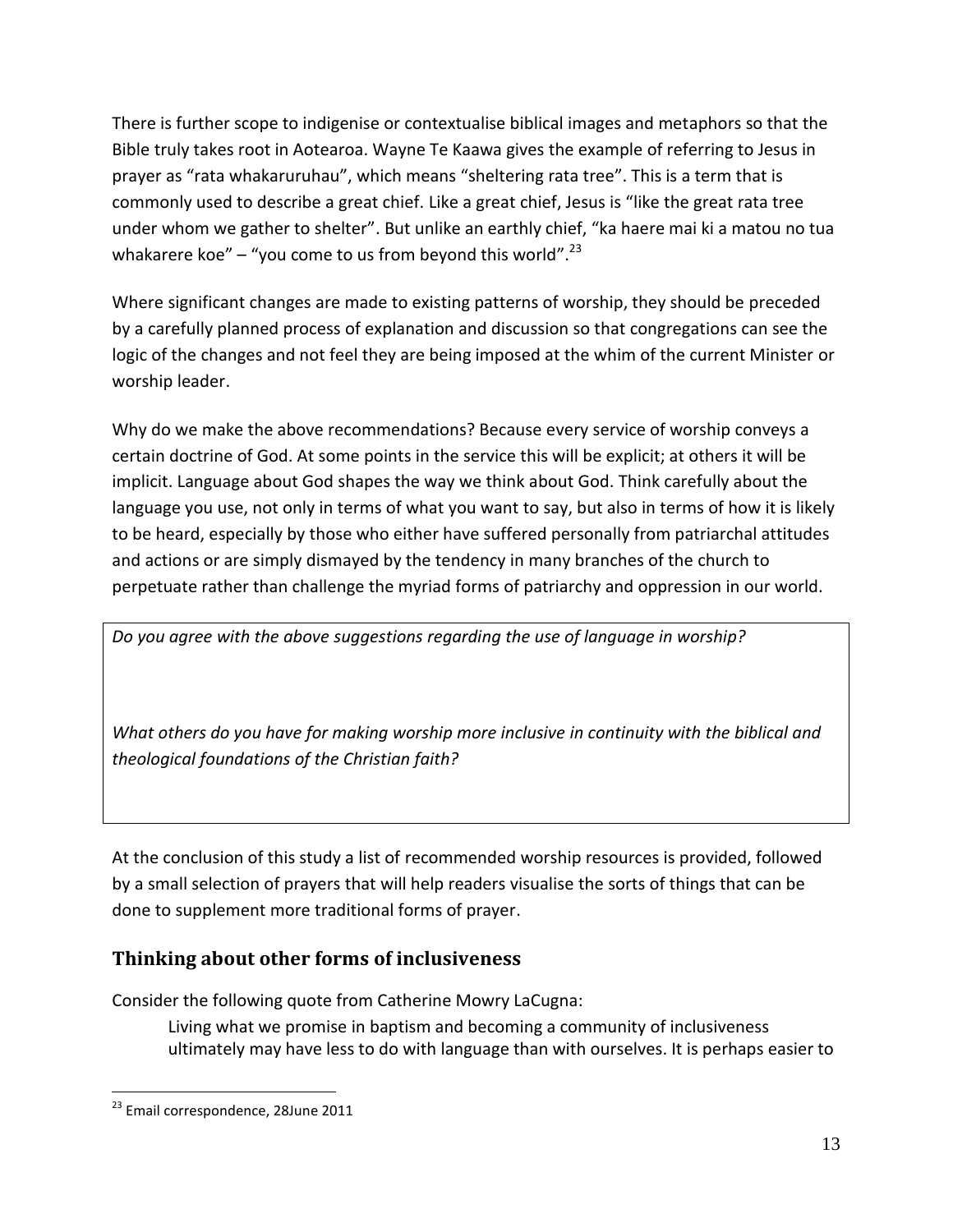see language as the culprit than to admit to the ways in which all of us, men and women, fall short of our obligation of charity to each other. Obviously, language shapes worlds of meaning and creates social systems. Therefore language needs continual reform, and we need to be scrupulously self-critical about how we use it. *At the same time, commitment to inclusive language must be matched by commitment to inclusive community.* The offensiveness of language should be one more inducement to selfexamination, confession of sin, conversion of heart, and reconciliation with each other. $24$ 

While the focus of this study resource has been on the use of gender-inclusive language in worship, the above quote from Catherine LaCugna invites us to think about our commitment to *be* an inclusive community. What does this entail? What other areas of inclusiveness might it lead us to ponder? We often talk, for example, of being a multicultural church. But what does this mean in practice? To what extent are our services of worship multi-lingual and participatory for people of different ethnic groups? To what extent are our bicultural commitments reflected in congregational life and worship? Does te reo Maori feature in the language we use in worship? How welcoming and involving are we of people who are differently abled, physically and mentally? And what of youth and children? Or the elderly? Or those whose sexuality differs from that deemed suitable for leadership in our church? Or those whose morality and lifestyles are not condoned by the church? What does the commitment to be an inclusive community mean for these and other persons who can feel excluded from the church? Interestingly, the root meaning of the Hebrew word for salvation means "to make space for" or "to be roomy."<sup>25</sup> Bringing into a more spacious place, as the Israelites were brought into the Promised Land, confers the idea of deliverance. For whom are we called to make space in our context, and for whom will the experience of inclusion be a form of deliverance?

To consider these sorts of questions is to be faithful to a biblical tradition that constantly surprises us with stories of inclusion, including three striking Gospel stories involving women: Jesus' conversation with a Samaritan woman by Jacob's well (John 4:1-30); a Gentile woman of Syrophoenician origin who challenges Jesus to expand his culturally-determined boundaries of care and compassion (Mark 7:24-30); and a scandalised woman who, in a sincere act of devotion, bathes Jesus' feet with her tears and anoints them with ointment (Luke 7:36-50). Stories such as these encourage and inspire us to think inclusively and to ask ourselves where we may have inadvertently put up barriers of exclusion that limit or deny the Gospel of Jesus Christ.

<sup>24</sup> Catherine Mowry LaCugna, "The Baptismal Formula, Feminist Objections, and Trinitarian Theology", *Journal of Ecumenical Studies*, 26:2, Spring, 1989, p.250 (italics mine)

<sup>25</sup> *Theological Dictionary of the New Testament*, edited by Kittel and Friedrich, p.1132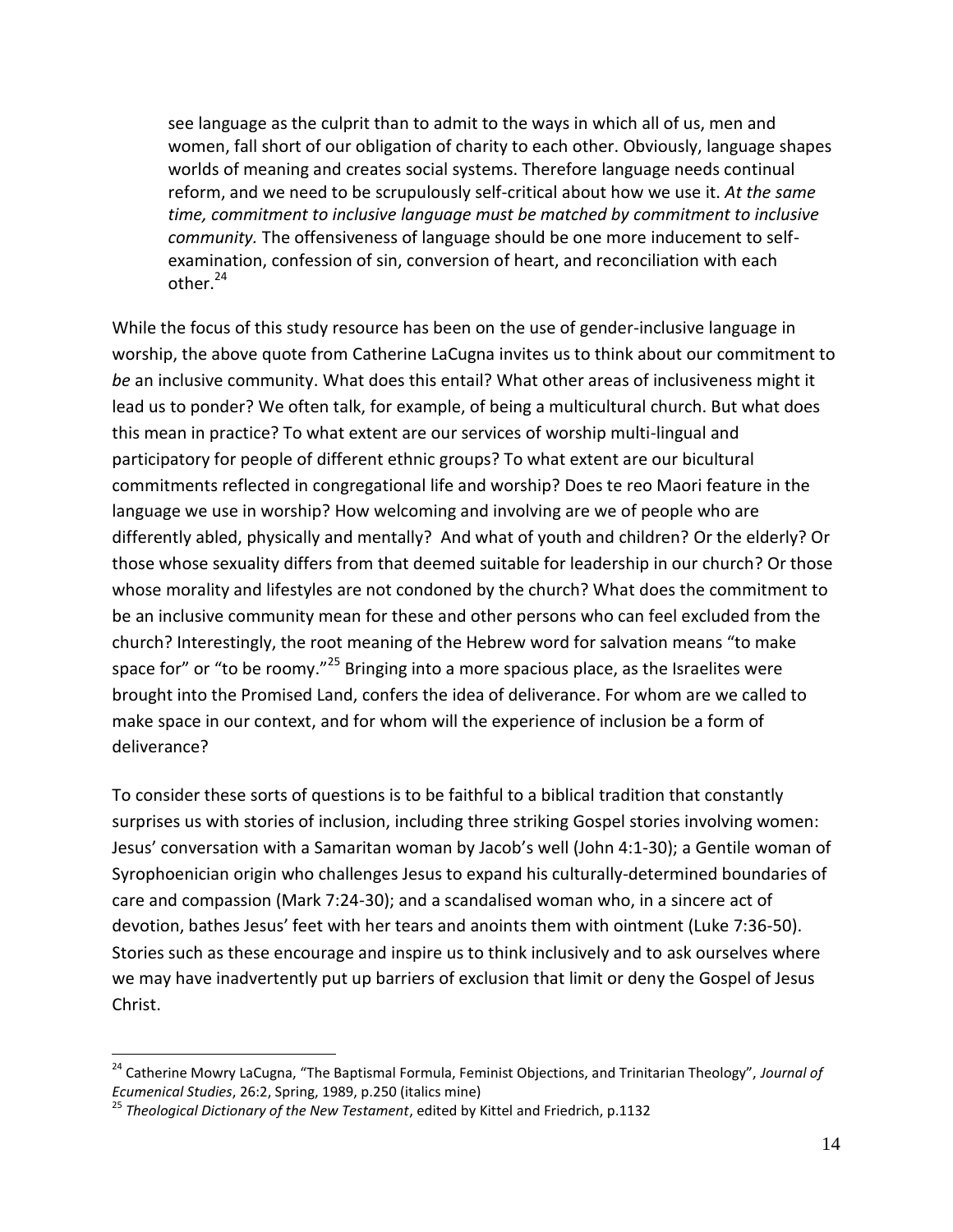*Beyond the issue of gender-inclusive language in worship, where do you detect barriers of exclusion existing that may not always be obvious but which are perhaps reflected in the language we use and the attitudes we display?*

*What might be done to address these issues?*

#### **A concluding prayer:**

*O God our mystery, you bring us to life, call us to freedom, and move between us with love. May we so participate in the dance of your trinity, that our lives may resonate with you, now and for ever. Amen.<sup>26</sup>*

#### **Worship Resources:**

 $\overline{a}$ 

Steven Shakespeare, *Prayers for an Inclusive Church,* Church Publishers, 2009.

Ronald Witherup, *A Liturgist's Guide to Inclusive Language,* Liturgical Press, 1996.

Patricia Wilson-Kastner and Ruth Duck, *Praising God: The Trinity in Christian Worship*, Westminster/John Knox, 1999.

Janet Morley's *All Desires Known*, London: SPCK, 1992

*Flames of the Spirit*, edited by Ruth C. Duck, New York, Pilgrim Press, 1985

Iona Community (Wild Goose) liturgical resources, including *The Worship Book* (Revised edition, 1991), and *The Pattern of our Days* (1996)

Bruce D Prewer's *Jesus our Future: Prayers for the Twenty-first Century*, Open Book Publishers, 1998.

<sup>26</sup> Janet Morley, *All Desires Known*, London: SPCK,1992, p.18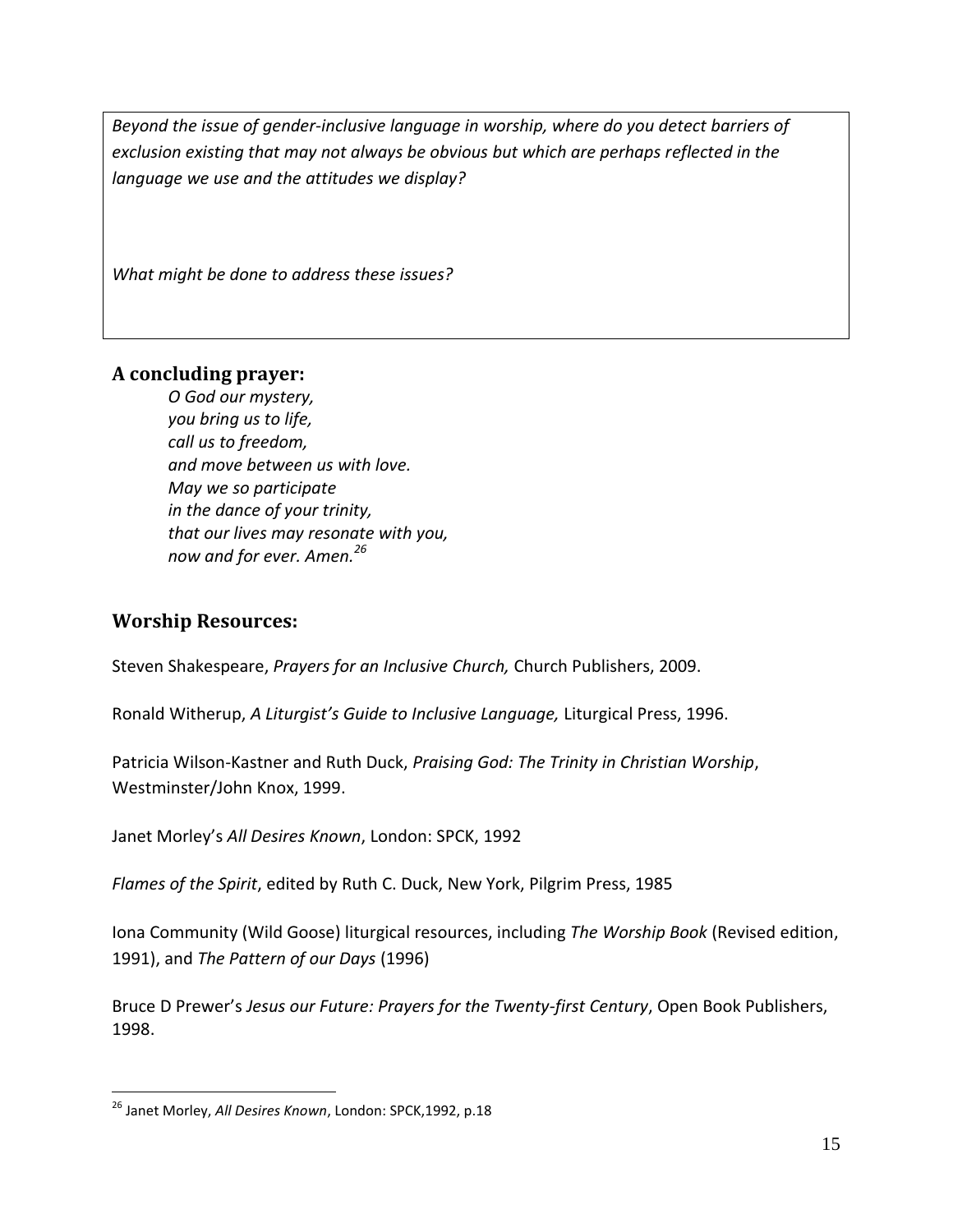Ruth Burgess' *A book of blessings, and how to write your own*, Wild Goose Publications, 2002.

Dorothy McRae-McMahon's *Liturgies for the Journey of Life*, London: SPCK, 2000

Philip Newell's *An Earthful of Glory: Biblical Prayers, Liturgies and Meditations*, London: SPCK, 1996

Janet Nelson's *Let Us Pray: Intercessions following the Revised Common Lectionary*, Sydney: HarperCollins, 1999

Lavon Bayler's *Fresh Winds of the Spirit* (Liturgical Resources for Year A (New York: Pilgrim Press, 1986)), *Whispers of God* (Liturgical Resources for Year B (1987), and *Refreshing Rains of the Living Word* (Liturgical Resources for Year C (1988)

## **Music Resources:**

NZ Hymnbook Trust books, including: *Alleluia Aotearoa* (1993), *Carol our Christmas* (1996), *Faith Forever Singing* (2000), *Hope is our Song* (2009)

*Church Hymnary, 4th edition*, Norwich: Church Hymnary Trust, 2005

*Together in Song*, Australian Hymnbook Pty Ltd., 1999

Jane Parker Huber's *A Singing Faith*, Philadelphia: Westminster Press, 1987

Iona Community song books, including: *Heaven Shall Not Wait* (1987), *Enemy of Apathy* (1988), *Love From Below* (1989)

## **For further reading:**

If you want a good balanced book on the subject, we recommend *Speaking the Christian God: The Holy Trinity and the Challenge of Feminism*, edited by Alvin F. Kimel, Jr., Grand Rapids: Eerdmans, 1992. This book consists of a collection of readable essays from a range of notable theologians, including Elizabeth Achtemeier, Colin Gunton, Elizabeth Morelli, Ray Anderson, Geoffrey Wainwright and Janet Martin Soskice.

There's also a useful paper by Elisabeth Moltmann-Wendel called "Do Women Believe Differently?", which can be found in the book *Passion for God: Theology in Two Voices*, edited by Jürgen Moltmann and Elisabeth Moltmann-Wendel, Louisville: Westminster John Knox Press, 2004, pp. 45–55.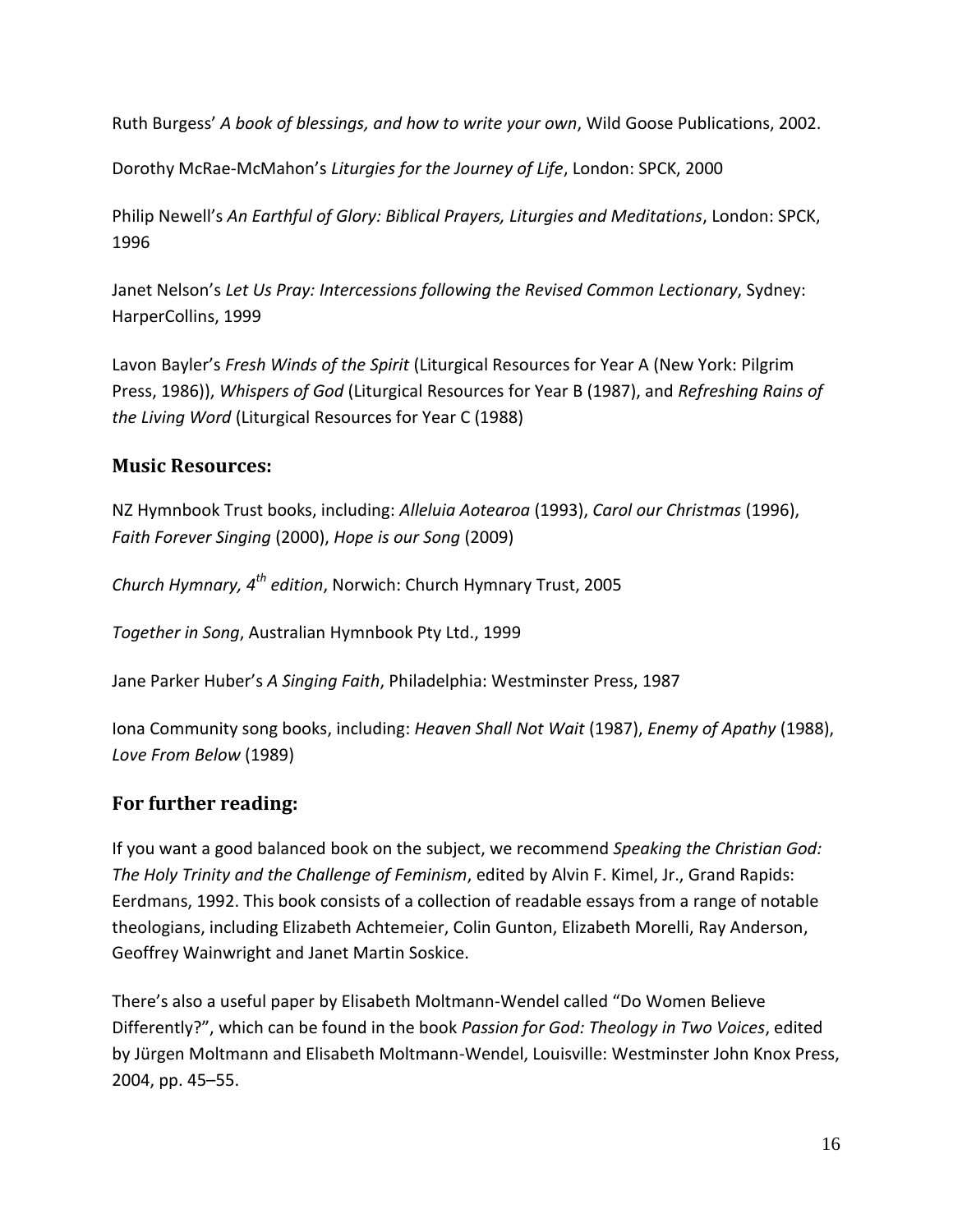On the subject of baptising people in the name of the Father and of the Son and of the Holy Spirit, Ruth C. Duck has produced a thoroughly readable and thought-provoking book called *Gender and the Name of God: The Trinitarian Baptismal Formula*, Cleveland, Ohio: Pilgrim Press, 1991. She looks at the history of the baptismal formula and carefully considers a range of alternatives. On the same subject, but from a different perspective, there is an article by Catherine Mowry LaCugna called, "The Baptismal Formula, Feminist Objections, and Trinitarian Theology", which may be found in the *Journal of Ecumenical Studies*, 26:2, Spring, 1989.

A full copy of the PCUSA paper "The Trinity: God's Love Overflowing" can be downloaded from the web: [www.pcusa.org/resource/trinity-gods-love-overflowing/](http://www.pcusa.org/resource/trinity-gods-love-overflowing/) Critical responses to the paper can be found in the March/April 2006 issue of *Theology Matters*, found online at [www.theologymatters.com/2006.cfm](http://www.theologymatters.com/2006.cfm) There is also a good overview provided by Daniel Migliore:<http://www.pres-outlook.com/editorials/5104.html>

# **A Selection of Prayers**

 $\overline{a}$ 

The following prayers have been selected from a variety of sources to model the sort of inclusiveness being advocated in this resource.

A prayer for **Advent**, based on Romans 16:25-27, which exhorts people to stand firm in their faith: $27$ 

*Immanuel, God with us, help us to stand firm in our faith and to go on discovering what the Good News is for us, here and now. Help us not to take refuge in words: other people's words, abstractions, bland formulations, churchy jargon. Surprise us with your poetry, your pictures, which are beyond words, your living letters, which are people, your signs, which are at once here-and-now and belong to all places, all times, all people, your wisdom, which can only be understood by the child in us. God of surprises, God with us. Amen.*

A prayer for **Epiphany**, based on Matthew 2:1-12, which describes the visit of the Magi:<sup>28</sup>

<sup>27</sup> Brian Woodcock and Jan Sutch Pickard, *Advent Readings From Iona*, December 19.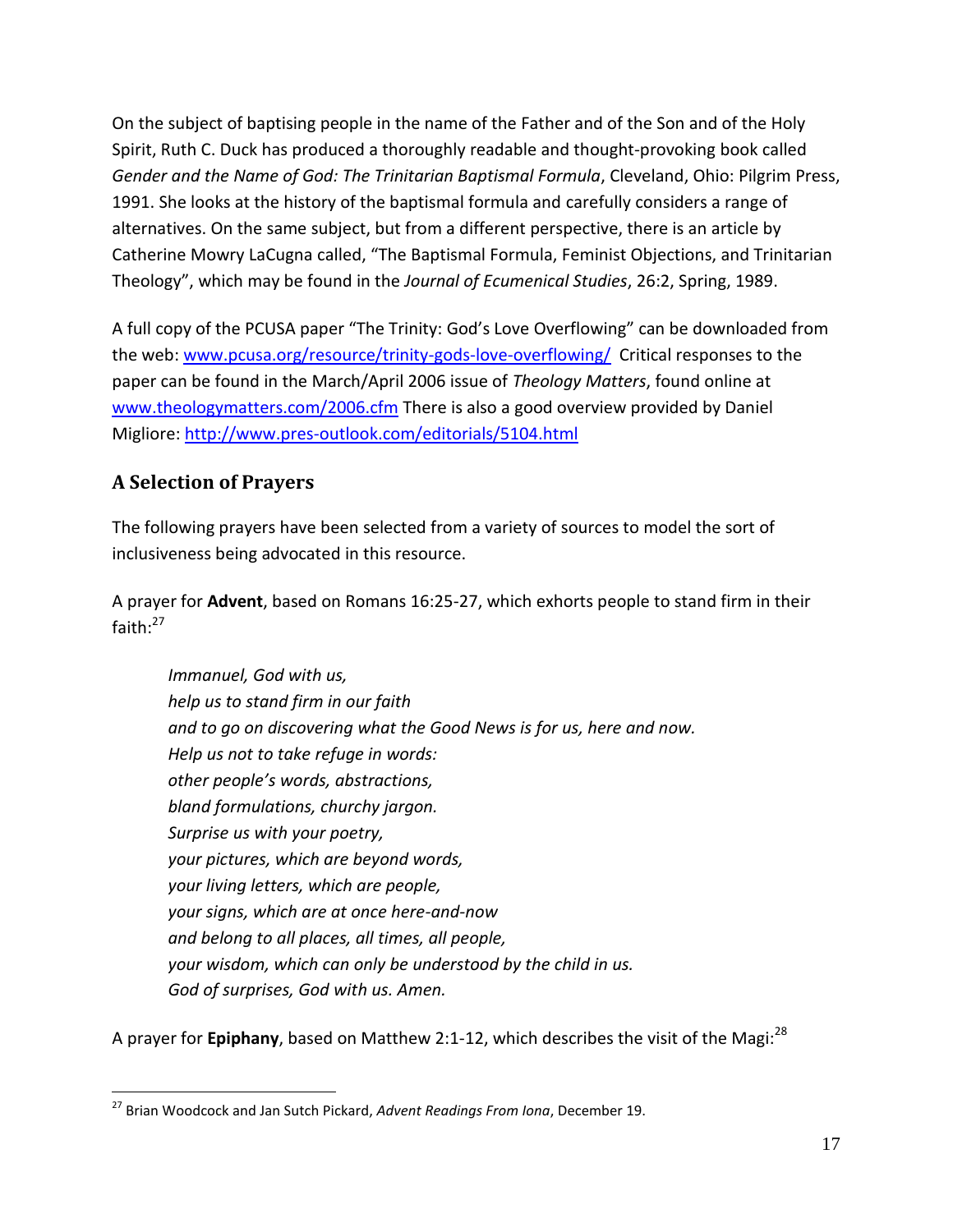*O God, the source of all insight, whose coming was revealed to the nations not among men of power but on a woman's lap: give us grace to seek you where you may be found, that the wisdom of this world may be humbled and discover your unexpected joy, through Jesus Christ. Amen.*

A prayer for Lent, based on Ezekiel 37:11-14, which describes a vision of a valley of dry bones:<sup>29</sup>

*Spirit and Breath of Life, before you we recognise that our spirits are not fully alive. We have succumbed to the sin of despair; we have been lifeless, not lively, in our faith. Like dry bones, we are brittle and break under pressure. Breathe your Spirit of power into us, that our faith may be active, in word and deed, and that your name may be glorified in Jesus, our Christ. Amen.*

## A prayer for **Good Friday**: 30

*Merciful God, we meet each other today at the foot of the cross, as inhabitants of one world. We wait with each other as those who inflict wounds on one another: be merciful to us. As those who deny justice to others: be merciful to us. As those who put our trust in power: be merciful to us. As those who are greedy: be merciful to us. As those who put others on trial: be merciful to us.*

 $\overline{a}$ <sup>28</sup> Janet Morley, *All Desires Known*, p.7

<sup>29</sup> Ruth C. Duck, *Flames of the Spirit*, p.33

<sup>30</sup> *The Worship Sourcebook*, p.610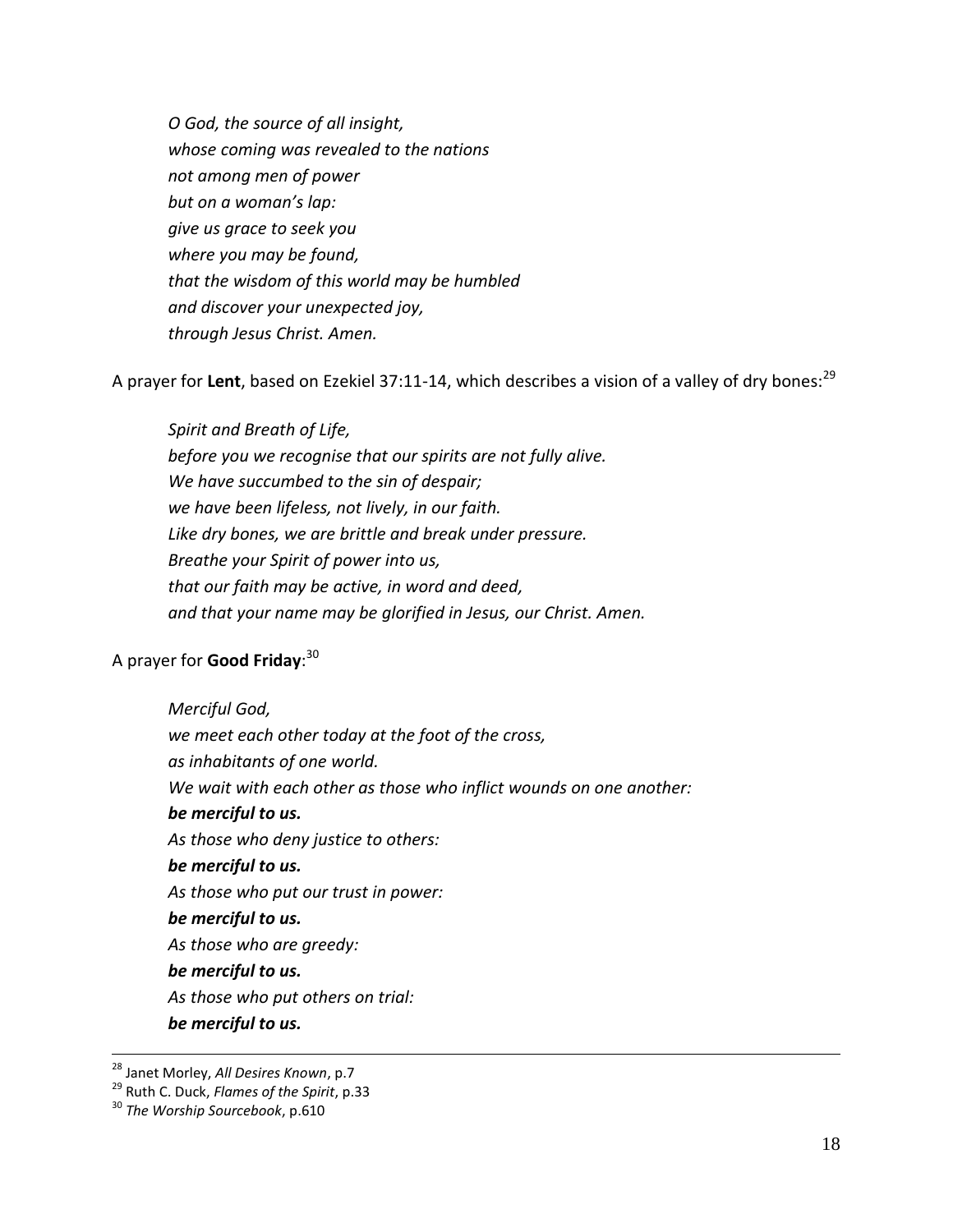*As those who refuse to receive: be merciful to us. As those who are afraid of the world's torment: be merciful to us. Amen.*

## A prayer for **Easter Sunday**: 31

#### *O God,*

*you gave your only Son to suffer death on the cross for our redemption, and by his glorious resurrection you delivered us from the power of death. Grant us so to die daily to sin, that we may evermore live with him in the joy of his resurrection; through Jesus Christ our Lord, who lives and reigns with you and the Holy Spirit, one God, now and forever. Amen.*

## A prayer for **Pentecost**: 32

*Lord, Holy Spirit,*

*You blow like the wind in a thousand paddocks, Inside and outside the fences, You blow where you wish to blow.*

*Lord, Holy Spirit, You are the sun who shines on the little plant, You warm him gently, you give him life, You raise him up to become a tree with many leaves.*

*Lord, Holy Spirit,*

*You are the mother eagle with her young, Holding them in peace under your feathers. On the highest mountain you have built your nest, Above the valley, above the storms of the world, Where no hunter ever comes.*

<sup>31</sup> *Book of Common Worship*, PCUSA, p.317

<sup>32</sup> James. K. Baxter, in *Collected Poems*, p.572